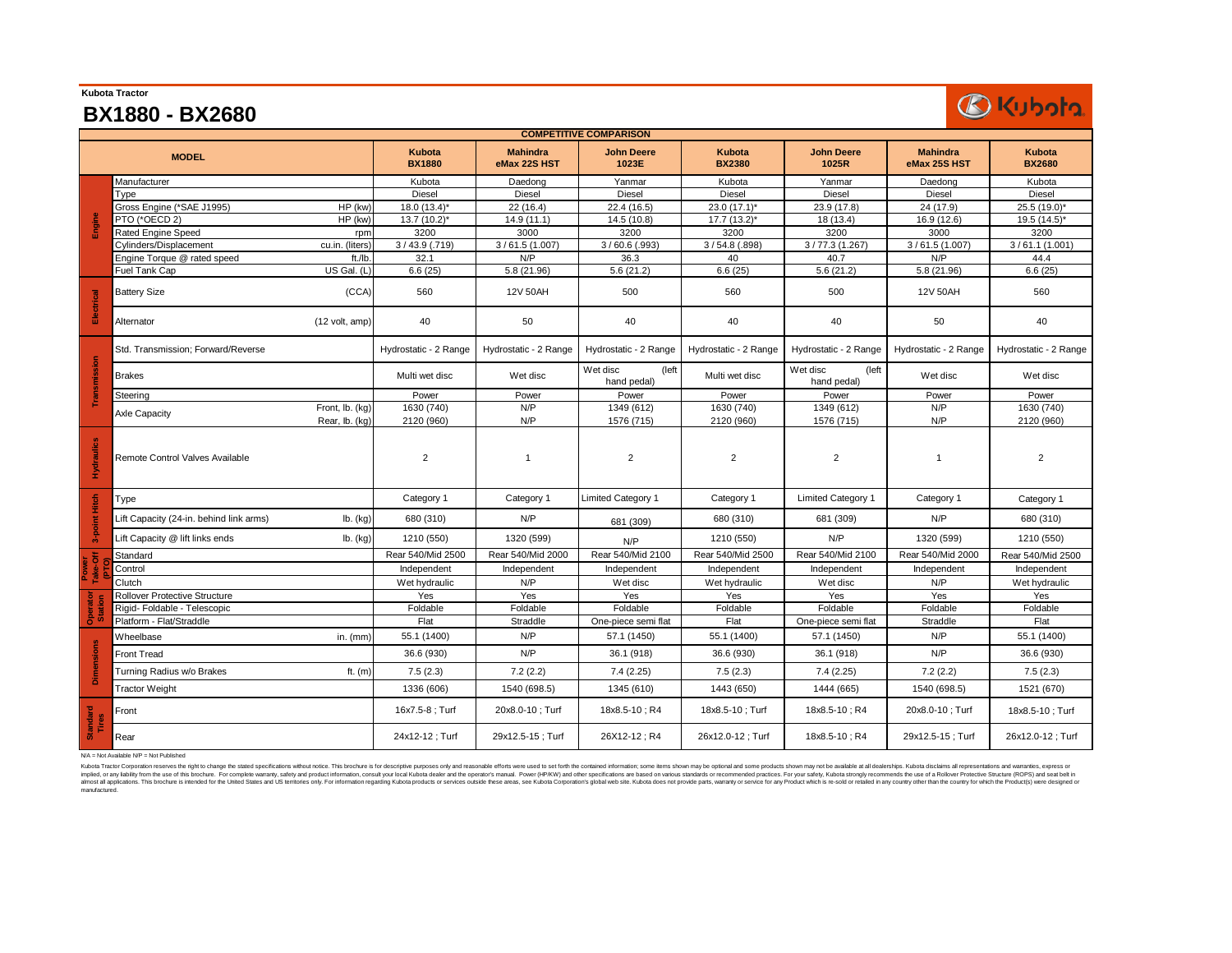### **Kubota Tractor**

## **BX1880 - BX2680 Implements**

# **BKubota**

| <b>COMPETITIVE COMPARISON</b> |                                                      |         |                         |                        |                                  |               |                                    |             |                                        |
|-------------------------------|------------------------------------------------------|---------|-------------------------|------------------------|----------------------------------|---------------|------------------------------------|-------------|----------------------------------------|
| <b>MODEL</b>                  |                                                      |         | Kubota<br><b>BX1880</b> |                        | <b>Kubota</b><br>BX2380 - BX2680 |               | <b>John Deere</b><br>1023E - 1025R |             | <b>Mahindra</b><br>eMax 22S - eMax 25S |
| <b>LOADER</b>                 |                                                      |         | LA344                   | <b>LA344S</b>          | LA344                            | <b>LA344S</b> | D <sub>120</sub>                   | <b>120R</b> | eMax 25L-S                             |
|                               | Lift Capacity (Pivot Pin, Max. Height)               | lb.     | 739                     | 613                    | 739                              | 613           | 825                                | 754         | 900                                    |
|                               | Lift Capacity (500mm Forward Pivot Pin, Max. Height) | lb.     | 509                     | 423                    | 509                              | 423           | 570                                | 520         | N/P                                    |
|                               | Lift Height (Pivot Pin)                              | in.     | 70.7                    |                        | 71.0                             |               | 71.2                               | 72.0        | 75.3                                   |
|                               | Reach at Maximum Height                              | in.     | 25.3                    | 26.5                   | 25.4                             | 26.7          | 22.5                               | 24.7        | 24.9                                   |
|                               | Boom Breakout Force (Pivot Pin)                      | ft.Ib   | 1407                    | 1286                   | 1407                             | 1286          | 1808                               | 1823        | 2000                                   |
|                               | Boom Breakout Force (500mm Forward Pivot Pin)        | ft.Ib   | 978                     | 901                    | 978                              | 901           | 1238                               | 1320        | N/P                                    |
|                               | Digging Depth at Bucket Level                        | in.     | 5.3                     | 5.2                    | 4.9                              | 4.8           | 4.0                                | 3.2         | 4.1                                    |
|                               | Cycle Times - Loader Raise                           | sec.    | 3.3                     |                        | 3.3                              |               | 4                                  | 3.2         | 4.4                                    |
| <b>LOADER</b>                 | Cycle Times - Loader Lower                           | sec.    | 2.5                     |                        | 2.5                              |               | 2.5                                | 3.2         | 2.5                                    |
|                               | Cycle Times - Bucket Dump                            | sec.    | 2.7                     |                        | 2.7                              |               | 5.7                                | 3.1         | 5.3                                    |
|                               | Cycle Times - Bucket Rollback                        | sec.    | 2.3                     |                        | 2.3                              |               | 3.5                                | 2.2         | 3.8                                    |
|                               | Bucket Angle - Dump Angle                            | degrees | 45                      |                        | 45                               |               | 40.1                               | 40.5        | 38.0                                   |
|                               | Bucket Angle - Rollback Angle                        | degrees | 30                      |                        | 29                               |               | 31.2                               | 29.87       | 20                                     |
|                               | Universal 2-Lever Quick Attach Coupler               |         | Optional                | Standard               | Optional                         | Standard      |                                    | N/A         | N/A                                    |
|                               | Quick Attach Loader                                  |         | Standard                |                        | Standard                         |               | Standard                           |             | Standard                               |
|                               | <b>Third Function Valve</b>                          |         |                         | Optional               |                                  | Optional      |                                    | N/A         | N/A                                    |
|                               | <b>Factory Pallet Forks</b>                          |         |                         | Available<br>Available |                                  |               | N/A                                |             | N/A                                    |
|                               | N/A = Not Available N/P = Not Published              |         |                         |                        |                                  |               |                                    |             |                                        |

\* Non Self Leveling Loader

Kubota Tractor Corporation reserves the right to change the stated specifications without notice. This brochure is for descriptive purposes only and reasonable efforts were used to set forth the contained information; some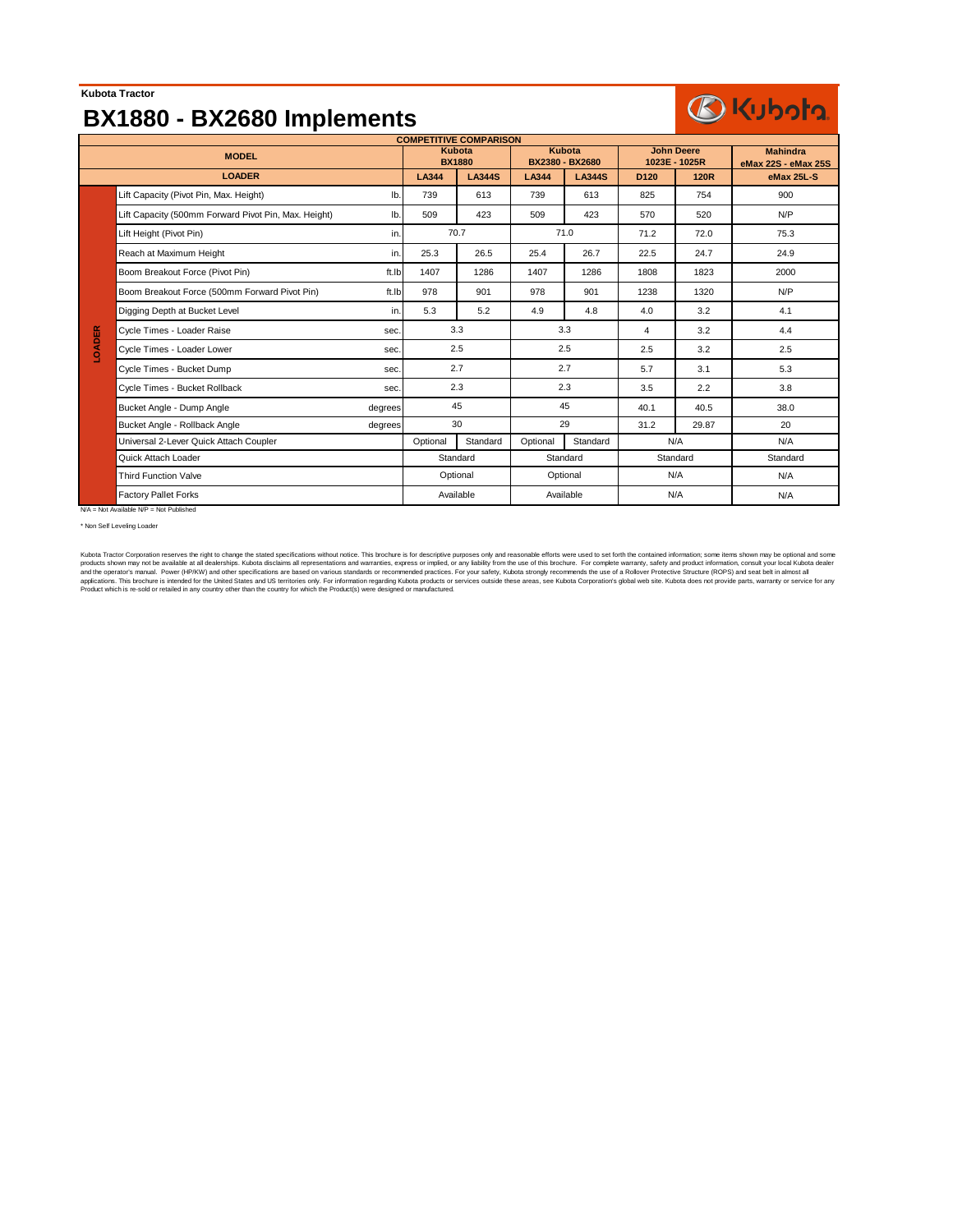#### **Kubota Tractor BX23S**

# BKubota

| <b>COMPETITIVE COMPARISON</b> |                                         |                                 |                               |                                       |                                     |  |  |  |
|-------------------------------|-----------------------------------------|---------------------------------|-------------------------------|---------------------------------------|-------------------------------------|--|--|--|
|                               | <b>MODEL</b>                            |                                 | <b>Kubota</b><br><b>BX23S</b> | <b>John Deere</b><br>1025R - TLB      | <b>Mahindra</b><br>eMax 25S HST TLB |  |  |  |
|                               | Manufacturer                            |                                 | Kubota                        | Yanmar                                | Daedong                             |  |  |  |
|                               | Type                                    |                                 | <b>Diesel</b>                 | Diesel                                | <b>Diesel</b>                       |  |  |  |
|                               | Gross Engine (*SAE J1995)               | $HP$ (kw)                       | 23.0 (17.2)*                  | 23.9 (17.8)                           | 24 (17.9)                           |  |  |  |
| Engine                        | PTO (*OECD 2)                           | HP (kw)                         | 17.7 (13.2)*                  | 18 (13.4)                             | 16.9 (12.6)                         |  |  |  |
|                               | Rated Engine Speed                      | rpm                             | 3200                          | 3200                                  | 3000                                |  |  |  |
|                               | Cylinders/Displacement                  | cu.in. (liters)                 | $3/54.8$ (.898)               | 3/77.3(1.267)                         | 3/61.5(1.007)                       |  |  |  |
|                               | Engine Torque @ rated speed             | ft./lb                          | 40                            | 40.7                                  | N/P                                 |  |  |  |
|                               | Fuel Tank Cap                           | US Gal. (L)                     | 6.6(25)                       | 5.6(21.2)                             | 5.8 (21.96)                         |  |  |  |
| Electrical                    | <b>Battery Size</b>                     | (CCA)                           | 560                           | 500                                   | 12V 50AH                            |  |  |  |
|                               | Alternator                              | $(12 \text{ volt}, \text{amp})$ | 40                            | 40                                    | 50                                  |  |  |  |
|                               | Std. Transmission; Forward/Reverse      |                                 | Hydrostatic - 2 Range         | Hydrostatic - 2 Range                 | Hydrostatic - 2 Range               |  |  |  |
| Transmission                  | <b>Brakes</b>                           |                                 | Wet disc                      | Wet disc<br>(left hand pedal)         | Wet disc                            |  |  |  |
|                               | Steering                                |                                 | Power                         | Power                                 | Power                               |  |  |  |
|                               | Axle Capacity                           | Front, lb. (kg)                 | 1630 (740)                    | 1349 (612)                            | N/P                                 |  |  |  |
|                               | Rear, lb. (kg)<br>2120 (960)            |                                 | 1576 (715)                    | N/P                                   |                                     |  |  |  |
| Hydraul<br>್ತಿ                | Remote Control Valves Available         |                                 | N/A                           | N/A                                   | N/P                                 |  |  |  |
|                               | Type                                    |                                 | Optional                      | <b>Limited Category 1</b>             | Category 1                          |  |  |  |
| 3-point<br>Hitch              | Lift Capacity (24-in. behind link arms) | lb. (kg)                        | 680 (310)                     | 681 (309)                             | N/P                                 |  |  |  |
|                               | Lift Capacity @ lift links ends         | lb. (kg)                        | 1210 (550)                    | N/P                                   | 1320 (599)                          |  |  |  |
|                               | Standard                                |                                 | Rear 540/Mid 2500             | Rear 540/Mid 2100                     | Rear 540/Mid 2000                   |  |  |  |
| Take-Off<br>Power             | Control                                 |                                 | Independent                   | Independent                           | Independent                         |  |  |  |
|                               | Clutch                                  |                                 | Wet hydraulic                 | Wet disc                              | N/P                                 |  |  |  |
|                               | <b>Rollover Protective Structure</b>    |                                 | Yes                           | Yes                                   | Yes                                 |  |  |  |
| Operator<br>Station           | Rigid- Foldable - Telescopic            |                                 | Foldable                      | Foldable                              | Foldable                            |  |  |  |
|                               | Platform - Flat/Straddle                |                                 | Flat                          | One-piece semi flat                   | Straddle                            |  |  |  |
|                               | Wheelbase                               | in. $(mm)$                      | 55.1 (1400)                   | 57.1 (1450)                           | N/P                                 |  |  |  |
|                               | <b>Front Tread</b>                      |                                 |                               | 36.1 (918)                            | N/P                                 |  |  |  |
|                               | <b>Front Axle Clearance</b>             | in. $(mm)$                      | 8.9(225)                      | 7.7(195)                              | N/P                                 |  |  |  |
| <b>Dimensions</b>             | Turning Radius w/o Brakes               | ft. $(m)$                       | 7.5(2.3)                      | 7.4(2.25)                             | 7.2(2.2)                            |  |  |  |
|                               | <b>TLB Weight</b>                       |                                 | 2689 (1220)                   | 2208 (1002), Excludes<br>Loader Frame | 2757 (1251)                         |  |  |  |
| <b>Standard</b><br>Tires      | Front                                   |                                 | 18x8.5-10; Turf               | 18x8.5-10; R4                         | 20x8.0-10; Turf                     |  |  |  |
|                               | Rear                                    |                                 | 26x12.0-12; Turf              | 18x8.5-10; R4                         | 29x12.5-15; Turf                    |  |  |  |

N/A = Not Available N/P = Not Published

Kubata Tractor Corporation reserves the right to charge the stated specifications without notice. This brochure is for descriptive purposes only and reasonable efforts with the cortain tend of the christmas income in the c